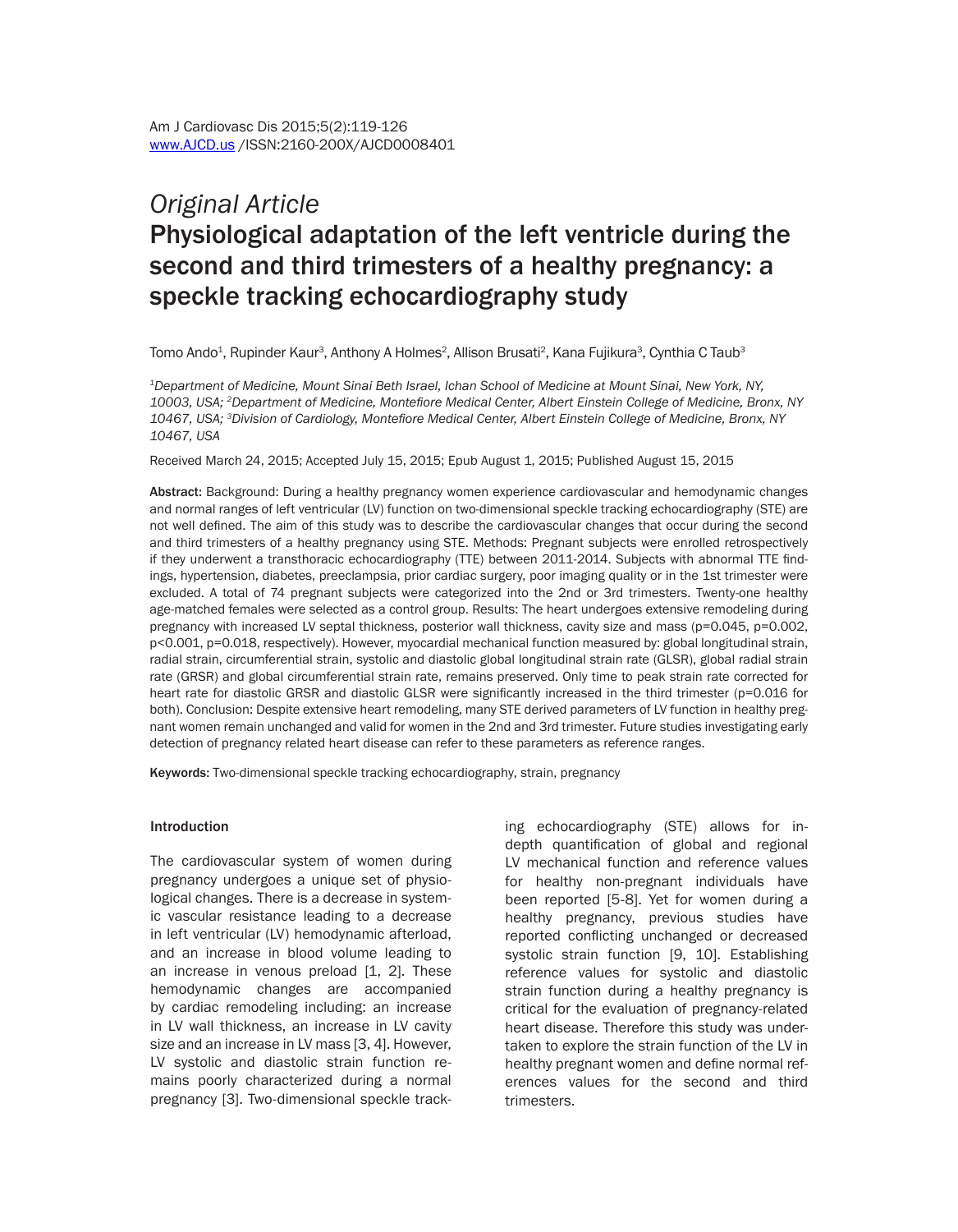Table 1. Population demographics and comorbidities

| Variables                                                                        | A) Female<br>controls | B) Second<br>trimester | C) Third<br>trimester | p value |
|----------------------------------------------------------------------------------|-----------------------|------------------------|-----------------------|---------|
| Demographics                                                                     |                       |                        |                       |         |
| N                                                                                | 21                    | 37                     | 37                    |         |
| Age (years)                                                                      | 30±6                  | 29±6                   | 29 <sub>±6</sub>      | 0.556   |
| Gestational week (week)                                                          |                       | $21 \pm 6$             | 33 <sub>±4</sub>      |         |
| BSA(m <sup>2</sup> )                                                             | $1.76 \pm 0.17$       | $1.80 + 0.20$          | $1.84 + 0.16$         | 0.162   |
| BMI ( $kg/m2$ )                                                                  | 27±6                  | 29±7                   | $31+7$                | 0.152   |
| Mean daytime SBP (mmHg)                                                          | $115 + 11$            | $108 + 11$             | $110+15$              | 0.150   |
| Mean daytime DBP (mmHg)                                                          | $72 \pm 10^{bb,cc}$   | $64 + 9$ aa            | $64 + 9$ aa           | 0.003   |
| Mean daytime PP (mmHg)                                                           | $44+9$                | $44\pm8$               | $48+9$                | 0.107   |
| Twin pregnancy                                                                   |                       | 4(11)                  | 2(5)                  | 0.674   |
| C-section                                                                        |                       | 8(22)                  | 13(35)                | < 0.001 |
| Comorbidities, n (%)                                                             |                       |                        |                       |         |
| Hyperlipidemia                                                                   | O                     | 2(5)                   | 1(3)                  | 0.522   |
| Gestational diabetes mellitus                                                    | 0                     | 0                      | 2(4)                  | 0.562   |
| RSA: Rody surface area. RMI: Rody mass index. SRP: Systolic blood pressure. DRP: |                       |                        |                       |         |

urface area, BMI: Body mass index, SBP: Systolic blood pressure, DBP: Diastolic blood pressure, PP: Pulse pressure.

| Key                             | p<0.05 | p≤0.01 | p≤0.001 |
|---------------------------------|--------|--------|---------|
| a-vs Controls                   | а      | aa     | aaa     |
| b- vs 2 <sup>nd</sup> Trimester | b      | bb     | bbb     |
| c-vs 3 <sup>rd</sup> Trimester  | C      | CС     | ccc     |

Twenty-one age-matched, non-pregnant female subjects without history of hypertension, diabetes, hyperlipidemia, smoking or other comorbidities were selected as a healthy control population. All medical information was retrospectively obtained through electronic medical record system. The Montefiore Medical Center and Albert Einstein College of Medicine Institutional Review Board approved the study.

# *Transthoracic echocardiography*

All subjects underwent standard TTE (Philips IE-33, Philips Medical, Andover, MA). All images were recorded according to the American Society of

# Methods

*Study design and patient population*

In this retrospective cohort study pregnant subjects who were referred for transthoracic echocardiography (TTE) were identified using Montefiore Medical Center's echocardiography database between April 2011 and May 2014. Healthy pregnancy was defined as pregnant women without pre-eclampsia, seizure disorder, hypertension, non-gestational diabetes and renal disease. Subjects with suboptimal imaging quality for STE, a history of hypertension, non-gestational diabetes, sickle cell disease, pre-eclampsia, in first trimester or have abnormal findings on TTE were excluded. Abnormal TTE was defined as: 1) dilation of at least one of the 4 cardiac chambers beyond normal reference dimension [11] 2) LV ejection fraction (LVEF) <55% or right ventricular dilation or hypokenesis, 3) moderate or worse valvular disease, 4) presence of a pathological (more than small amount) pericardial effusion, 5) corrected or uncorrected cyanotic or noncyanotic congential heart disease, 6) presence of diastolic dysfunction. First, second and third trimester were defined as 1-12 weeks, 13-26 weeks and 27-42 weeks, respectively. Echocardiography guidelines [12]. Parasternal long axis, short axis and 2, 3 and 4-chamber apical views were recorded with the patient at left lateral position. LV systolic and diastolic diameter, inter-ventricular septal thickness and posterior wall thickness were measured at the parasternal long axis view. Doppler images were used to measure mitral inflow deceleration time (DT) and E/A at appropriate views. Tissue Doppler imaging was used to measure E/e'. LV mass was calculated using the Devereux formula [13]. Relative wall thickness (RWT) was calculated as 2 x (LV posterior wall thickness/LV end-diastolic diameter). It was considered increased when it was RWT >0.42 [11]. Pulmonary artery pressure was obtained by adding the central venous pressure to 4 x (maximum velocity of tricuspid regurgitation)2 [14]. Augmentation index was calculated as stroke volume index/pulse pressure [15]. All images were digitally stored to Xcelera R3.1L1 workstations (Philips, Andover, MA) and all measurements were performed by physician echocardiographers.

# *Speckle tracking echocardiography*

Offline analysis was performed with Syngo Velocity Vector Imaging software version 3.5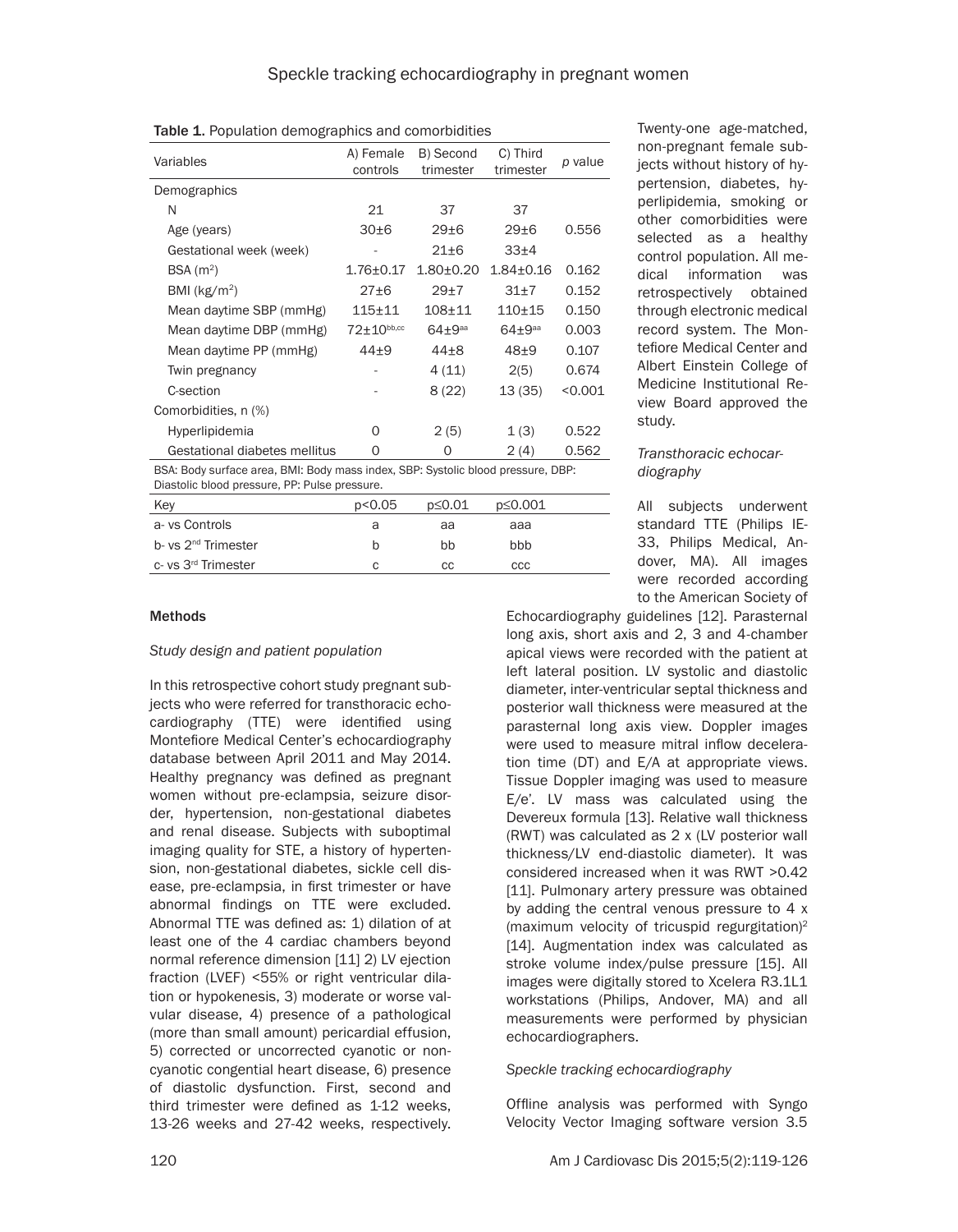| Variables                                                                                                                              |                              | A) Female controls B) Second trimester | C) Third trimester          | p value   |
|----------------------------------------------------------------------------------------------------------------------------------------|------------------------------|----------------------------------------|-----------------------------|-----------|
| <b>Dimensions</b>                                                                                                                      |                              |                                        |                             |           |
| Interventricular septum (cm)                                                                                                           | $0.77 \pm 0.12$ <sup>c</sup> | $0.81 \pm 0.10$                        | $0.84 \pm 0.11^a$           | 0.045     |
| Posterior wall thickness (cm)                                                                                                          | $0.75 \pm 0.14$ °            | $0.82 \pm 0.10$                        | $0.86 \pm 0.10^{\circ}$     | 0.002     |
| LV Dimension, diastole (cm)                                                                                                            | $4.5 \pm 0.3$                | $4.8 \pm 0.4$                          | $4.7 + 0.4$                 | 0.05      |
| LV Dimension, systole (cm)                                                                                                             | $2.8 \pm 0.3^{\rm bbb, c}$   | $3.2 \pm 0.3$ <sup>aaa</sup>           | $3.0 \pm 0.4$ <sup>a</sup>  | < 0.001   |
| DT (sec)                                                                                                                               | $0.20 \pm 0.03$              | $0.20 \pm 0.04$                        | $0.21 \pm 0.04$             | 0.706     |
| LV Mass index $(g/m^2)$                                                                                                                | $63 \pm 12^{b,c}$            | $71 \pm 9^a$                           | $72 \pm 14$ <sup>a</sup>    | 0.018     |
| Relative wall thickness                                                                                                                | $0.34 \pm 0.07$              | $0.35 \pm 0.07$                        | $0.37 \pm 0.05$             | 0.145     |
| LVEF $(\%)$                                                                                                                            | $62+3$                       | $62+4$                                 | $63+4$                      | 0.302     |
| Volumes                                                                                                                                |                              |                                        |                             |           |
| LA Volume (ml)                                                                                                                         | $36\pm7^{bb,c}$              | $44 + 14^{aa}$                         | $44 + 13^a$                 | 0.006     |
| LAVI (LAV/BSA, $ml/m2$ )                                                                                                               | $20\pm4^{bb,c}$              | $25 \pm 6$ <sup>aa</sup>               | $24 \pm 7^{\circ}$          | 0.010     |
| Doppler                                                                                                                                |                              |                                        |                             |           |
| RSVP (mmHg)                                                                                                                            | 28±5                         | 30±5                                   | 30±5                        | 0.573     |
| E/A                                                                                                                                    | $1.7 \pm 0.5$                | $1.7 + 0.5$                            | $1.5 + 0.4$                 | 0.706     |
| E/e'                                                                                                                                   | $5.4 \pm 1.4$                | $5.6 \pm 1.4$                          | $6.1 \pm 2.3$               | 0.323     |
| Arterial impedance                                                                                                                     |                              |                                        |                             |           |
| SVR (dynes-sec-cm-5)                                                                                                                   | 1690±520bbb,ccc              | $1294 \pm 303$ <sup>aaa</sup>          | $1152 + 351$ <sup>aaa</sup> | P < 0.001 |
| AI $(%)$                                                                                                                               | $54 + 24$                    | $55 + 15$                              | $47 + 19$                   | 0.176     |
| LV: Left ventricular, DT: deceleration time, LVEF: Left ventricle ejection fraction, LA: Left atrium, RVSP: Right ventricular systolic |                              |                                        |                             |           |

Table 2. Echocardiographic measurements

| pressure, LAVI: Left atrium volume index, SVR: Systemic vascular resistence, AI: Augmentation index. |        |        |         |  |
|------------------------------------------------------------------------------------------------------|--------|--------|---------|--|
| Key                                                                                                  | p<0.05 | p≤0.01 | p≤0.001 |  |
| a-vs Controls                                                                                        |        | aa     | aaa     |  |
| b- vs 2 <sup>nd</sup> Trimester                                                                      |        | bb     | bbb     |  |
| c-vs 3 <sup>rd</sup> Trimester                                                                       |        | CС     | ссс     |  |

(Siemens Healthcare, Erlangen, Germany). Strain analysis for pregnant and non-pregnant subjects was performed by two blinded observers. The endocardium of the LV was manually traced at the end-diastolic phase using simultaneous electrocardiography monitoring. Tracing of the epicardium was automatically performed by the software and was manually corrected when appropriate to maximize tracking accuracy. STE was deemed sufficient when all 6 segments were considered to be adequate in apical and parasternal views.

Global radial strain (GRS) and strain rate (GRSR), global circumferential strain (GCS) and strain rate (GCSR) were calculated from the six segments of the parasternal short axis view at the papillary muscle level. Global longitudinal strain (GLS) and strain rate (GLSR) were calculated from the 18 segments of the 2, 3 and 4 chamber apical views. Time to peak (TTP) values were recorded for each strain measurement. STE analysis was performed with imaging stored in digital imaging and communications in medicine (DICOM) format at 30 frames/sec.

# *Statistical analysis*

All continuous variables are reported as mean ± standard deviation. All categorical variables are reported as a number (percentage). Comparison of categorical variables was performed using the Chi-squared and if significant difference was detected, then the two-tailed Fischer exact test was used in post-hoc analysis. All continuous variables were confirmed to be normally distributed using the Shapiro-Wilk test. Comparison of continuous variables was performed using the ANOVA test; and if significant difference was detected, then a two-tailed Tukey test was used in post-hoc analysis. A *p*-value <0.05 was considered significant. Intraclass correlation coefficients (ICC) were calculated to assess intra-observer and interobserver variability of the strain measurements GLS, GLSR, GCS, GCSR, GRS and GRSR by per-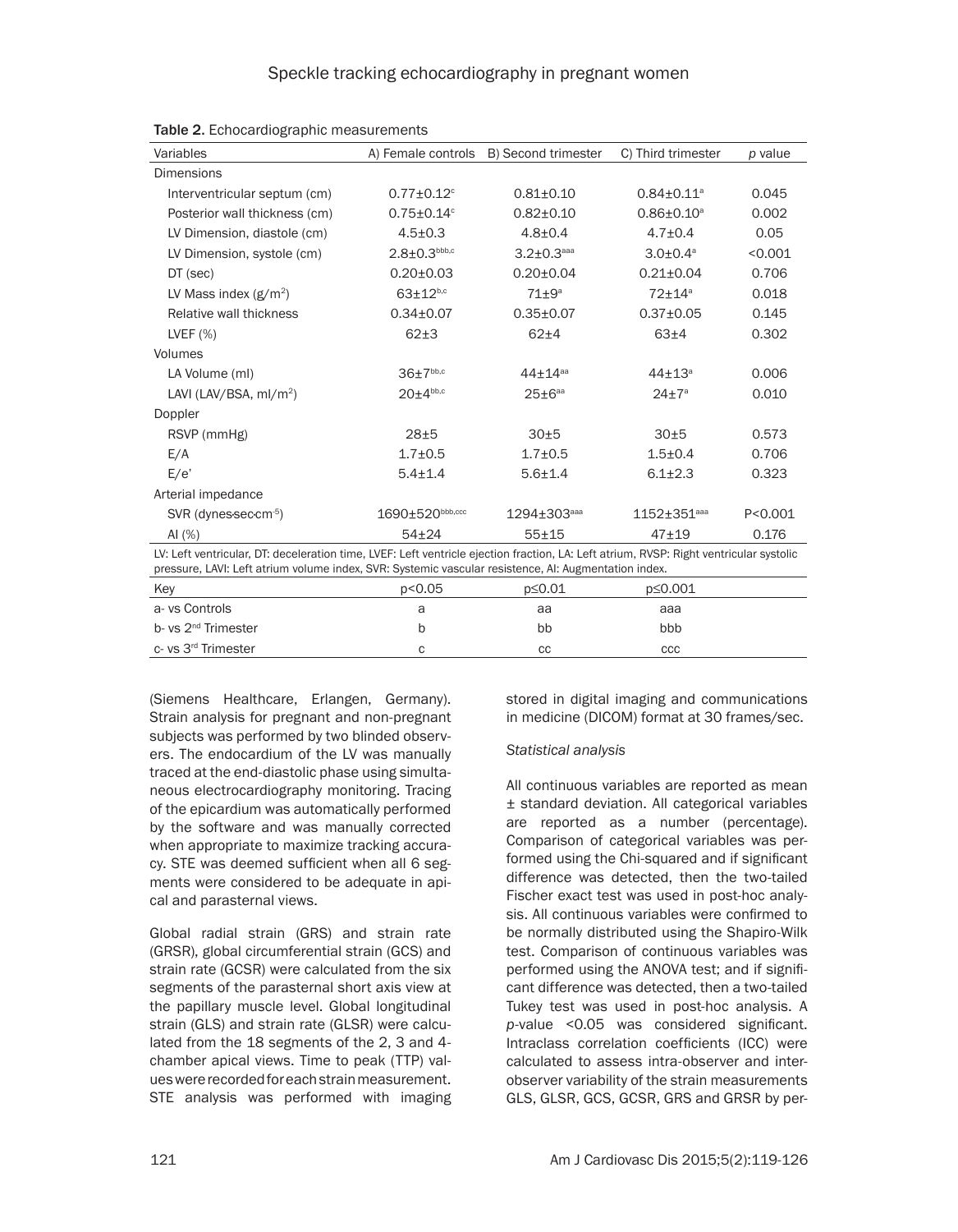| Variable                                                                                                                                                                                                                                                  | A) Female Controls           | B) Second Trimester          | C) Third Trimester           | p value |
|-----------------------------------------------------------------------------------------------------------------------------------------------------------------------------------------------------------------------------------------------------------|------------------------------|------------------------------|------------------------------|---------|
| Longitudinal Strain                                                                                                                                                                                                                                       |                              |                              |                              |         |
| Basal Strain (%)                                                                                                                                                                                                                                          | $-18.4 \pm 3.4$              | $-18.3 \pm 3.6$              | $-18.2 + 4.8$                | 0.983   |
| Medial Strain (%)                                                                                                                                                                                                                                         | $-18.7 + 3.7$                | $-18.4 \pm 3.7$              | $-18.0 + 3.7$                | 0.756   |
| Apical Strain (%)                                                                                                                                                                                                                                         | $-24.0 + 4.2$                | $-23.1 \pm 4.8$              | $-23.6 \pm 42$               | 0.750   |
| $GLS$ $(\%)$                                                                                                                                                                                                                                              | $-20.3 \pm 3.4$              | $-19.9 \pm 3.2$              | $-19.9 + 3.4$                | 0.884   |
| <b>GLS TTP/HR</b>                                                                                                                                                                                                                                         | $0.35 \pm 0.05$              | $0.35 \pm 0.5$               | $0.37 \pm 0.04$              | 0.489   |
| GLSR- systolic (1/s)                                                                                                                                                                                                                                      | $-1.31 \pm 0.24$             | $-1.25 \pm 0.21$             | $-1.31 \pm 0.24$             | 0.512   |
| <b>GLSR TTP/HR-systolic</b>                                                                                                                                                                                                                               | $0.23 \pm 0.04$              | $0.22 \pm 0.04$              | $0.24 \pm 0.12$              | 0.619   |
| GLSR-diastolic (1/s)                                                                                                                                                                                                                                      | $1.48 + 034$                 | $1.46 \pm 0.29$              | $1.49 \pm 0.30$              | 0.941   |
| GLSR TTP/HR- diastolic                                                                                                                                                                                                                                    | $0.56 \pm 0.08$              | $0.56 \pm 0.08$ <sup>c</sup> | $0.61 \pm 0.07$ <sup>b</sup> | 0.016   |
| <b>Circumferential Strain</b>                                                                                                                                                                                                                             |                              |                              |                              |         |
| GCS(%)                                                                                                                                                                                                                                                    | $-28.5 \pm 6.6$              | $-25.3 + 5.2$                | $-25.7+4.3$                  | 0.070   |
| <b>GCS TTP/HR</b>                                                                                                                                                                                                                                         | $0.40 \pm 0.07$              | $0.41 \pm 0.06$              | $0.41 \pm 0.07$              | 0.746   |
| GCSR- systolic (1/s)                                                                                                                                                                                                                                      | $-2.00 \pm 0.46$             | $-1.76 \pm 0.41$             | $-1.88 + 0.41$               | 0.114   |
| GCSR TTP/HR-systolic                                                                                                                                                                                                                                      | $0.22 \pm 0.04$              | $0.23 \pm 0.04$              | $0.23 \pm 0.04$              | 0.773   |
| GCSR-diastolic (1/s)                                                                                                                                                                                                                                      | $2.18 + 0.63$                | $1.93 + 0.53$                | $1.98 + 0.54$                | 0.234   |
| GCSR TTP/HR- diastolic                                                                                                                                                                                                                                    | $0.55 \pm 0.09$              | $0.56 \pm 0.08$              | $0.59 + 0.08$                | 0.157   |
| <b>Radial Strain</b>                                                                                                                                                                                                                                      |                              |                              |                              |         |
| GRS (%)                                                                                                                                                                                                                                                   | $28.7 \pm 11.7$              | $25.8 + 7.6$                 | $26.4 \pm 8.5$               | 0.492   |
| <b>GRS TTP/HR</b>                                                                                                                                                                                                                                         | $0.39 \pm 0.08$              | $0.40 \pm 0.06$              | $0.41 \pm 0.07$              | 0.620   |
| GRSR-systolic (1/s)                                                                                                                                                                                                                                       | $1.45 \pm 0.44$              | $1.35 \pm 0.51$              | $1.35 \pm 0.41$              | 0.631   |
| <b>GRSR TTP/HR- systolic</b>                                                                                                                                                                                                                              | $0.19 + 0.05$                | $0.20 \pm 0.06$              | $0.18 + 0.06$                | 0.460   |
| GRSR-diastolic (1/s)                                                                                                                                                                                                                                      | $-1.53 + 0.56$               | $-1.46 \pm 0.45$             | $-1.48 + 0.63$               | 0.876   |
| GRSR TTP/HR- diastolic                                                                                                                                                                                                                                    | $0.54 \pm 0.09$ <sup>c</sup> | $0.58 + 0.09$                | $0.62 \pm 0.10^a$            | 0.016   |
| GLS: Global longitudinal strain, GLSR: Global longitudinal strain rate, TTP: Time to peak, HR: Heart rate, GCS: Global circumfer-<br>ential strain, GCSR: Global circumferential strain rate, GRS: Global radial strain, GRSR: Global radial strain rate. |                              |                              |                              |         |
| Key                                                                                                                                                                                                                                                       | p<0.05                       | p≤0.01                       | p≤0.001                      |         |
| a-vs Controls                                                                                                                                                                                                                                             | a                            | aa                           | aaa                          |         |

b- vs 2<sup>nd</sup> Trimester b bbb bbb bbb bbb bbb bbb c- vs 3rd Trimester c cc ccc

Table 3. Comparison of strain based on trimester

forming duplicate strain analysis on ten randomly selected patients. Statistical analysis was performed using SPSS Ver. 19 (IBM, Chicago, IL).

# **Results**

# *Patient characteristics*

222 pregnant subjects who were referred for TTE were identified during the study period. Of this population, 115 patients were excluded for abnormal TTE results, 10 for suboptimal STE imaging, 4 for hypertension, 1 for type 1 diabetes, 1 for sickle cell disease, 2 for pre-eclampsia, 6 for being in the first trimester and 9 for missing relevant clinical information, therefore leaving 74 normal pregnant patients for analysis. Twenty-one non-pregnant women without comorbidities were selected as an age-matched control group from the same time period.

The 74 pregnant subjects had a mean age of 29±6 years, a mean body mass index (BMI) of 30±6.9 kg/m2, a mean body surface area (BSA) of  $1.82\pm0.18$  m<sup>2</sup> and were in a mean gestational week of 26 weeks. Thirty-seven patients were in the second trimester and 37 pateints were in the third trimester. There were no statistical differences between pregnant and control groups regarding age, BSA, BMI, heart rate (HR) or pulse pressure (Table 1). Pregnant subjects did have a significantly lower mean diastolic blood pressure compared to controls (p=0.03).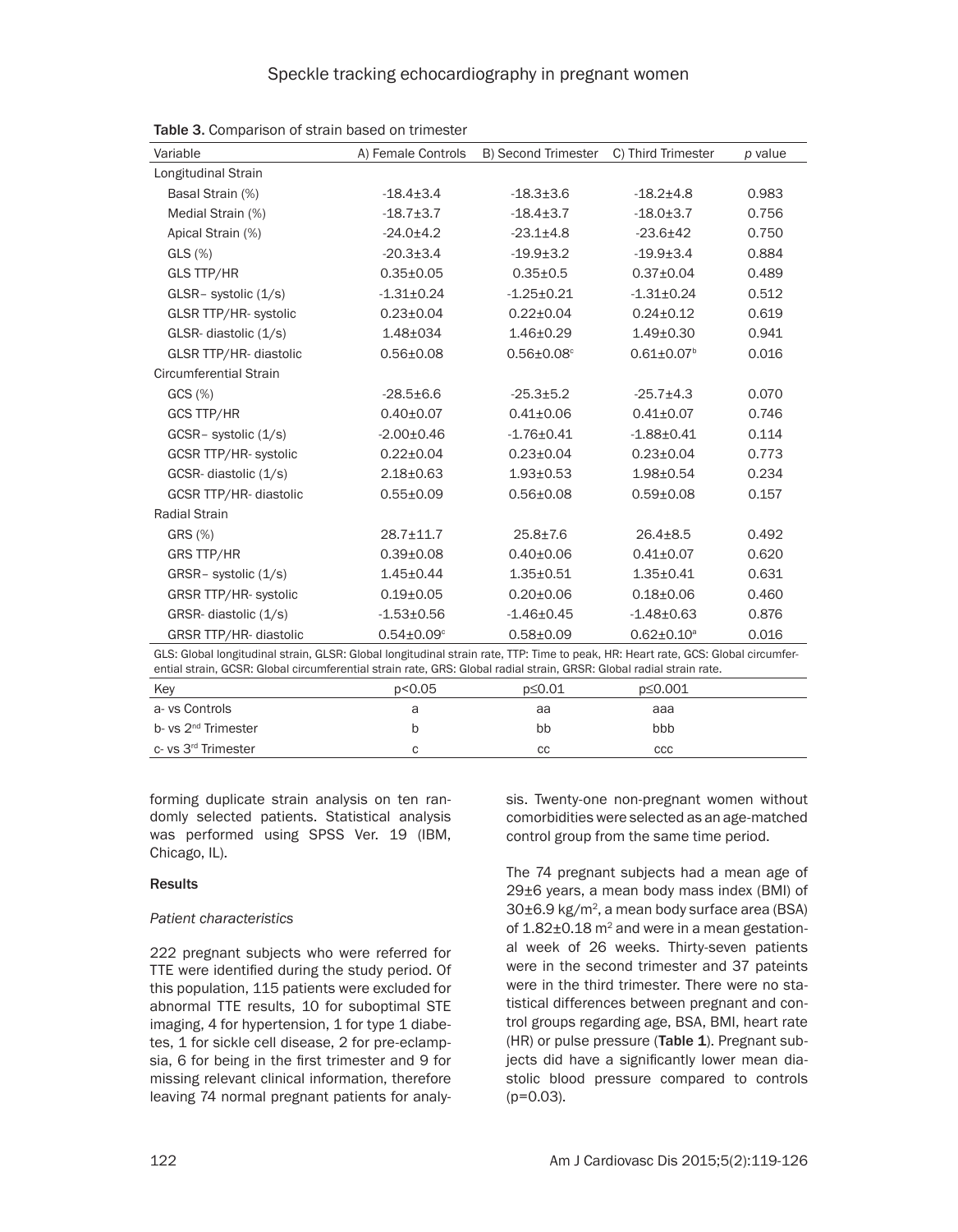| Variables                     | Intra-ob-<br>server ICC | Inter-ob-<br>server ICC |
|-------------------------------|-------------------------|-------------------------|
| $GLS(\%)$                     | 0.948                   | 0.819                   |
| <b>GLS TTP/HR</b>             | 0.665                   | 0.665                   |
| GLSR-systolic (1/s)           | 0.849                   | 0.857                   |
| <b>GLSR TTP/HR-systolic</b>   | 0.849                   | 0.857                   |
| GLSR-diastolic (1/s)          | 0.706                   | 0.828                   |
| GLSR TTP/HR- diastolic        | 0.969                   | 0.950                   |
| GRS (%)                       | 0.801                   | 0.807                   |
| <b>GRS TTP/HR</b>             | 0.842                   | 0.892                   |
| GRSR-systolic (1/s)           | 0.885                   | 0.372                   |
| GRSR TTP/HR- systolic         | 0.518                   | 0.390                   |
| GRSR-diastolic (1/s)          | 0.908                   | 0.792                   |
| <b>GRSR TTP/HR- diastolic</b> | 0.822                   | 0.907                   |
| GCS(%)                        | 0.958                   | 0.743                   |
| <b>GCS TTP/HR</b>             | 0.899                   | 0.873                   |
| GCSR-systolic (1/s)           | 0.965                   | 0.381                   |
| <b>GRSR TTP/HR-systolic</b>   | 0.715                   | 0.423                   |
| GCSR-diastolic (1/s)          | 0.690                   | 0.830                   |
| GCSR TTP/HR- diastolic        | 0.912                   | 0.952                   |

Table 4. Intraclass correlation coefficients

#### *Cardiac remodeling*

Pregnant subjects were found to have significantly increased interventricular septal thickness (p=0.002), significantly increased posterior wall thickness (p<0.001), significantly increased LV mass index (p=0.018) and significantly increased left atrial volume (p=0.006) as compared to non-pregnant controls (Table 2). No significant difference was detected in dimensional measurements between the second and third trimester patient groups.

#### *Systolic and diastolic mechanical function on strain analysis*

Table 3 summarizes the results of STE-derived values for systolic and diastolic mechanical function. Overall, pregnant women in both trimesters had preserved cardiac function similar to non-pregnant healthy controls. GRS, GCS, GLS, systolic and early diastolic GRSR, GCSR and GLSR were unchanged from the control group. Early diastolic GLSR time to peak (TTP) corrected for HR (GLSR TTP/HR) was found to be increased in pregnant women in the third trimester compared to controls or the second trimester patients (0.56±0.08 vs 0.61±0.07, respectively, p=0.016). Diastolic GRSR TTP corrected for HR (GRSR TTP/HR) was also significantly increased in the third trimester compared to controls  $(0.54 \pm 0.09 \text{ vs } 0.62 \pm 0.10,$ respectively, p=0.016).

#### *Inter-observer analysis*

Inter and intra-observer analysis evaluated byICC generally showed good correlation (Table 4). Systolic GRSR TTP/HR for both inter and intra ICC showed fair correlation (ICC<0.7 for all). Diastolic GCSR intra-observer correlation and systolic GRSR TTP/HR inter-observer correlation showed poor agreement (ICC=0.690 and ICC=0.423, respectively).

#### **Discussion**

In this study, we made three important clinical observations: first, the heart undergoes extensive remodeling during the second and third trimester of pregnancy. Second, despite this remodeling, cardiac systolic and diastolic mechanical function remains preserved. Third, an increase in GLSR and GRSR TTP/HR was detected and may reflect an adaptation mechanism not yet reported. Previous studies have mainly focused on systolic strain, our study has extended our knowledge to diastolic strain properties of myocardial adaptation in healthy pregnant subjects. Furthermore, we categorized the subjects based on real-world gestational week many previous studies did not do, making our results more applicable to daily practice.

# *Remodeling and mechanical function during healthy pregnancy*

We detected remodeling of the left ventricle, expressed as an increase in septal and wall thickness, cavity size and mass, which was consistent with previous reports (3, 4). It is thought that this remodeling is due to the increase in preload received by the heart from the increase in blood volume that occurs with pregnancy [1, 2]. Regarding the STE derived parameters, past studies have shown a decrease in systolic-GLS and systolic-GLSR in the third trimester [9, 10]. However, the present study did not detect this change. This discrepancy is possibly a result of different inclusion criteria. We included patients in the second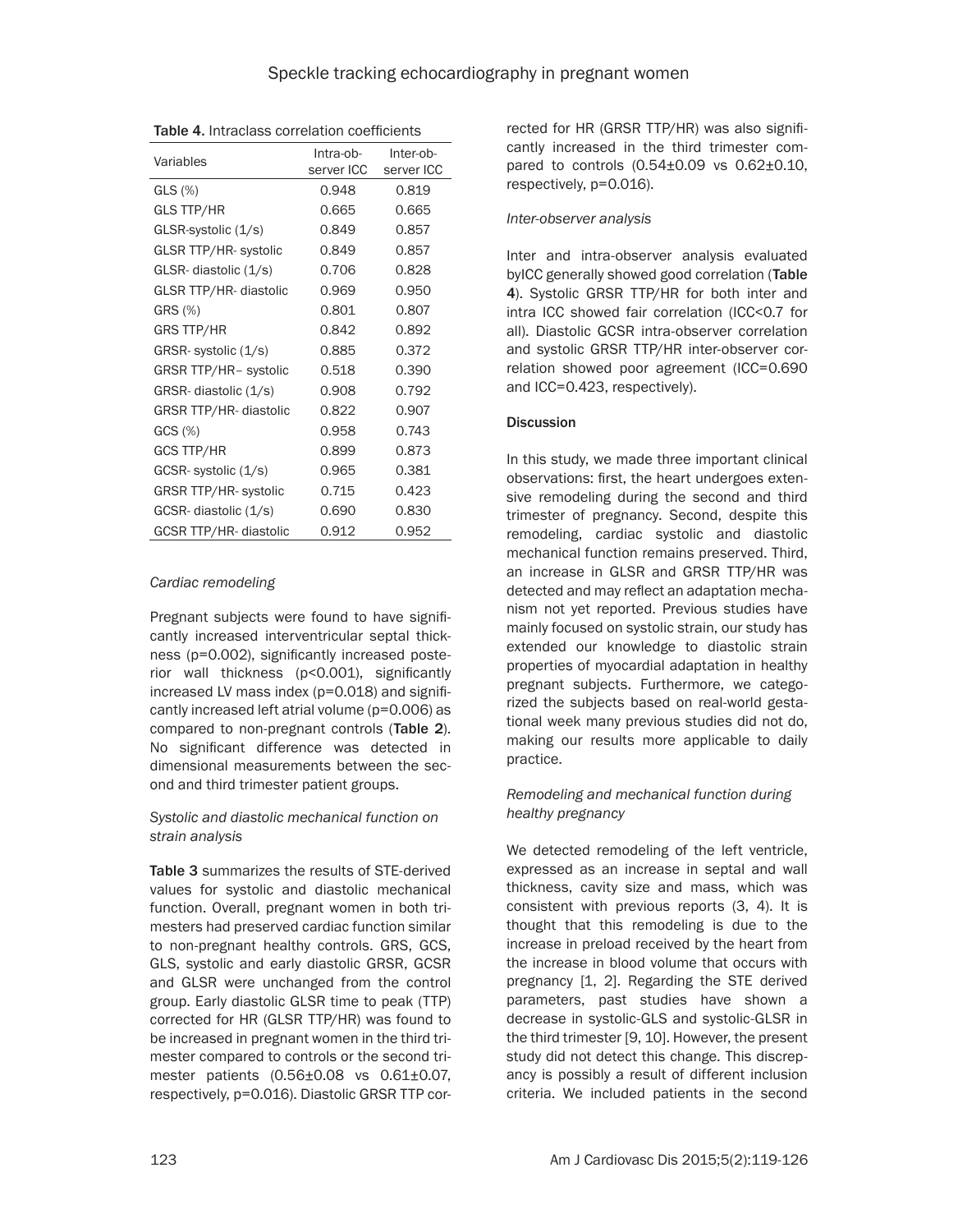and third trimesters, while the aforementioned study included patients only in weeks 32-36 of pregnancy. On post-hoc analysis of the present study we compared strain variables between patients in 32-42 weeks of pregnancy to nonpregnant controls. Only GLSR TTP/HR-diastolic and GRSR TTP/HR-diastolic were found to be significantly prolonged. Jianwen et al. demonstrated that early mitral diastolic velocity/strain rate ratio during the isovolumetric relaxation period is strongly dependent on left ventricular relaxation and can be used to assess diastolic function [16]. Kolias et al. recently reported that patients with diastolic dysfunction had significantly lower longitudinal and circumferential diastolic strain rate [17]. In addition, they found that global longitudinal strain was a sensitive parameter that was able to distinguish patients with diastolic function [17]. In our study, pregnant subjects did not have significantly decreased diastolic GLSR or GCSR and therefore were considered to not to have diastolic dysfunction based on STE analysis. This is consistent with TTE data that there was no difference in E/A and E/e' between study subjects and healthy controls. Prolongation of early diastolic GLSR and GRSR TTP/HR is considered to reflect increased left ventricle filling time and may simply reflect the increase in preload that occurs in healthy pregnancy. Diastolic function during pregnancy has been reported in the past with mixed results [10, 18, 19].

# *Utility of speckle-tracking echocardiography in pregnancy*

There are several opportunities where STE could be utilized in evaluating cardiac conditions during pregnancy. Peripartum cardiomyopathy is a rare but potentially devastating nonischemic cardiomyopathy of unknown etiology. It mainly occurs in the last month of pregnancy to within six months postpartum [20]. Preeclampsia is characterized by increased blood pressure after 20 weeks of gestation and its pathophysiology is considered mainly as endothelium dysfunction [21]. Shahul et al. reported a decrease in GLS, GCS and GRS in women with pre-eclampsia compared with normal healthy women [22]. The role of STE in these pathologic cardiovascular conditions is expected to be further investigated in the future once reliable reference ranges have been established.

#### *Limitations*

There are several limitations in our study that need to be mentioned. First, this is a retrospective study that enrolled pregnant subjects who were referred for TTE for clinical indications and therefore does not totally represent healthy pregnant women. However, we have excluded subjects with abnormal findings on TTE with strict protocol and subjects with other comorbidities that would influence the STE derived values. Second, first trimester pregnant data were excluded because of a small sample size and were not explored in our study. However, the most profound cardiovascular changes during pregnancy occur during the second and third trimester and little change is seen in the first trimester. Third, the TTE data in each trimester was not serially obtained from the same subjects that may limit the power of this study. Some STE parameters had sub-optimal ICCs values in inter-observer analysis and so those parameters should be interpreted with caution.

# **Conclusion**

Our study showed that despite extensive left ventricular remodeling, mechanical strain function remained unchanged in women in the second and third trimester of a healthy pregnancy. Therefore it is valid to use the same normal STE parameters defined in non-pregnant women when studying pregnant women. Future studies using strain parameters to evaluate heart disease in pregnant women can now be performed and are warranted.

# Acknowledgements

Our authors would like to thank echocardiography technicians for obtaining images.

#### Disclosure of conflict of interest

None of the authors have any conflicts of interest or received compensation for their work on this manuscript.

Address correspondence to: Cynthia C Taub, Director of Non-invasive Cardiology Division, Montefiore Medical Center, Albert Einstein College of Medicine, Bronx, New York, USA 10461. Tel: 718- 904-2779; Fax: 718-904-2675; E-mail: [ctaub@mon](mailto:ctaub@montefiore.org)[tefiore.org](mailto:ctaub@montefiore.org)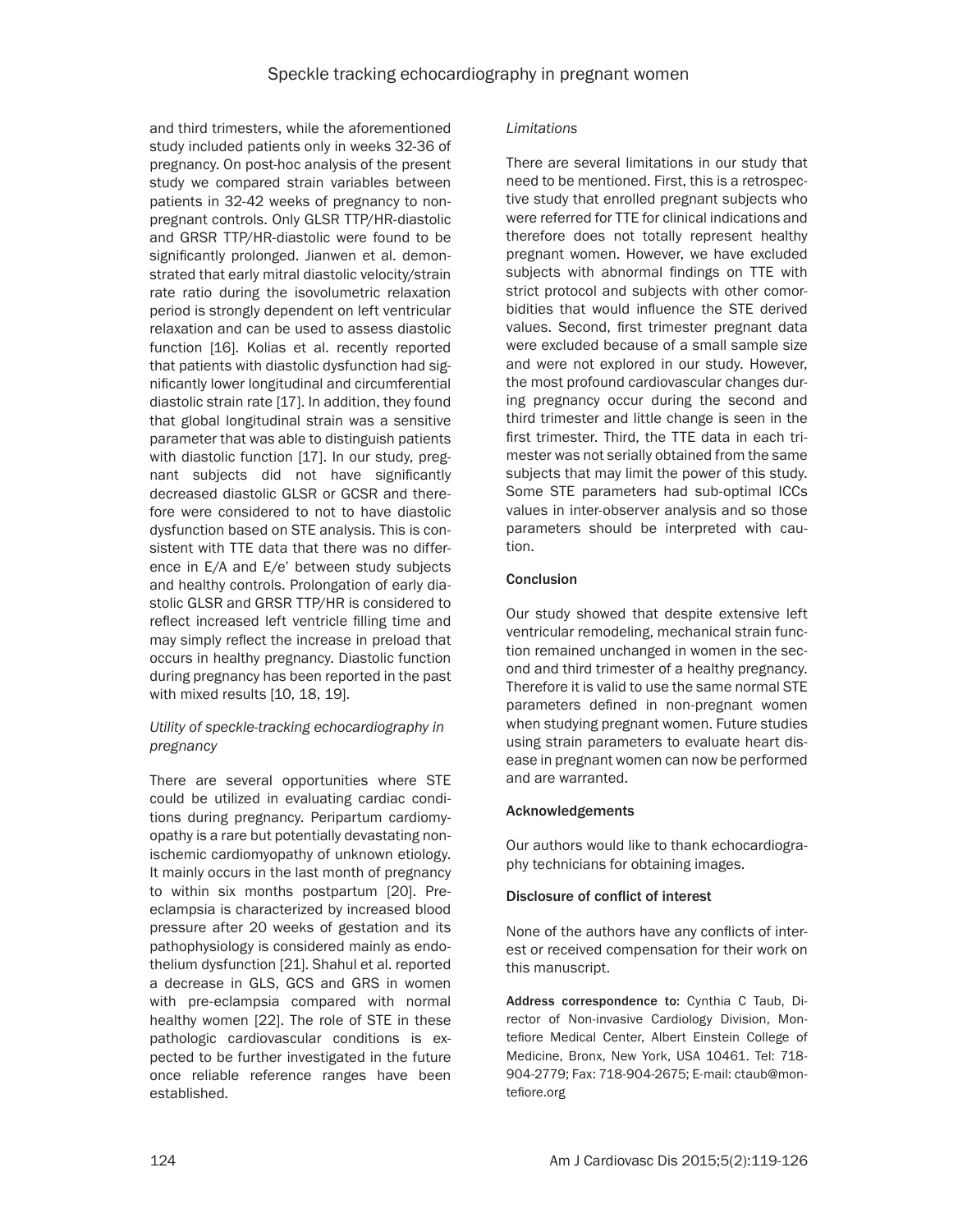#### References

- [1] Duvekot JJ, Cheriex EC, Pieters FA, Menheere PP and Peeters LH. Early pregnancy changes in hemodynamics and volume homeostasis are consecutive adjustments triggered by a primary fall in systemic vascular tone. Am J Obstet Gynecol 1993; 169: 1382-1392.
- [2] Duvekot JJ and Peeters LL. Maternal cardiovascular hemodynamic adaptation to pregnancy. Obstet Gynecol Surv 1994; 49: S1-14.
- [3] Kametas NA, McAuliffe F, Cook B, Nicolaides KH and Chambers J. Maternal left ventricular transverse and long-axis systolic function during pregnancy. Ultrasound Obstet Gynecol 2001; 18: 467-474.
- [4] Laird-Meeter K, van de Ley G, Bom TH, Wladimiroff JW and Roelandt J. Cardiocirculatory adjustments during pregnancy -- an echocardiographic study. Clin Cardiol 1979; 2: 328- 332.
- [5] Dalen H, Thorstensen A, Aase SA, Ingul CB, Torp H, Vatten LJ and Stoylen A. Segmental and global longitudinal strain and strain rate based on echocardiography of 1266 healthy individuals: the HUNT study in Norway. Eur J Echocardiogr 2010; 11: 176-183.
- [6] Kocabay G, Muraru D, Peluso D, Cucchini U, Mihaila S, Padayattil-Jose S, Gentian D, Iliceto S, Vinereanu D and Badano LP. Normal left ventricular mechanics by two-dimensional speckle-tracking echocardiography. Reference values in healthy adults. Rev Esp Cardiol (Engl Ed) 2014; 67: 651-658.
- [7] Marwick TH, Leano RL, Brown J, Sun JP, Hoffmann R, Lysyansky P, Becker M and Thomas JD. Myocardial strain measurement with 2-dimensional speckle-tracking echocardiography: definition of normal range. JACC Cardiovasc Imaging 2009; 2: 80-84.
- [8] Reckefuss N, Butz T, Horstkotte D and Faber L. Evaluation of longitudinal and radial left ventricular function by two-dimensional speckletracking echocardiography in a large cohort of normal probands. Int J Cardiovasc Imaging 2011; 27: 515-526.
- [9] Papadopoulou E, Kaladaridou A, Agrios J, Matthaiou J, Pamboukas C and Toumanidis S. Factors Influencing the twisting and untwisting properties of the left ventricle during normal pregnancy. Echocardiography 2014; 31: 155- 163.
- [10] Savu O, Jurcut R, Giusca S, van Mieghem T, Gussi I, Popescu BA, Ginghina C, Rademakers F, Deprest J and Voigt JU. Morphological and functional adaptation of the maternal heart during pregnancy. Circ Cardiovasc Imaging 2012; 5: 289-297.
- [11] Lang RM, Badano LP, Mor-Avi V, Afilalo J, Armstrong A, Ernande L, Flachskampf FA, Foster E, Goldstein SA, Kuznetsova T, Lancellotti P, Muraru D, Picard MH, Rietzschel ER, Rudski L, Spencer KT, Tsang W and Voigt JU. Recommendations for cardiac chamber quantification by echocardiography in adults: an update from the American Society of Echocardiography and the European Association of Cardiovascular Imaging. Eur Heart J Cardiovasc Imaging 2015; 16: 233-270.
- [12] Picard MH, Adams D, Bierig SM, Dent JM, Douglas PS, Gillam LD, Keller AM, Malenka DJ, Masoudi FA, McCulloch M, Pellikka PA, Peters PJ, Stainback RF, Strachan GM, Zoghbi WA; American Society of Echocardiography. American Society of Echocardiography recommendations for quality echocardiography laboratory operations. J Am Soc Echocardiogr 2011; 24: 1-10.
- [13] Devereux RB, Alonso DR, Lutas EM, Gottlieb GJ, Campo E, Sachs I and Reichek N. Echocardiographic assessment of left ventricular hypertrophy: comparison to necropsy findings. Am J Cardiol 1986; 57: 450-458.
- [14] Yock PG and Popp RL. Noninvasive estimation of right ventricular systolic pressure by Doppler ultrasound in patients with tricuspid regurgitation. Circulation 1984; 70: 657-662.
- [15] Palmieri V, Bella JN, Roman MJ, Gerdts E, Papademetriou V, Wachtell K, Nieminen MS, Dahlof B and Devereux RB. Pulse pressure/ stroke index and left ventricular geometry and function: the LIFE Study. J Hypertens 2003; 21: 781-787.
- [16] Wang J, Khoury DS, Thohan V, Torre-Amione G and Nagueh SF. Global diastolic strain rate for the assessment of left ventricular relaxation and filling pressures. Circulation 2007; 115: 1376-1383.
- [17] Kolias TJ, Hagan PG, Chetcuti SJ, Eberhart DL, Kline NM, Lucas SD and Hamilton JD. New universal strain software accurately assesses cardiac systolic and diastolic function using speckle tracking echocardiography. Echocardiography 2014; 31: 947-955.
- [18] Fok WY, Chan LY, Wong JT, Yu CM and Lau TK. Left ventricular diastolic function during normal pregnancy: assessment by spectral tissue Doppler imaging. Ultrasound Obstet Gynecol 2006; 28: 789-793.
- [19] Mesa A, Jessurun C, Hernandez A, Adam K, Brown D, Vaughn WK and Wilansky S. Left ventricular diastolic function in normal human pregnancy. Circulation 1999; 99: 511-517.
- [20] Pyatt JR and Dubey G. Peripartum cardiomyopathy: current understanding, com-